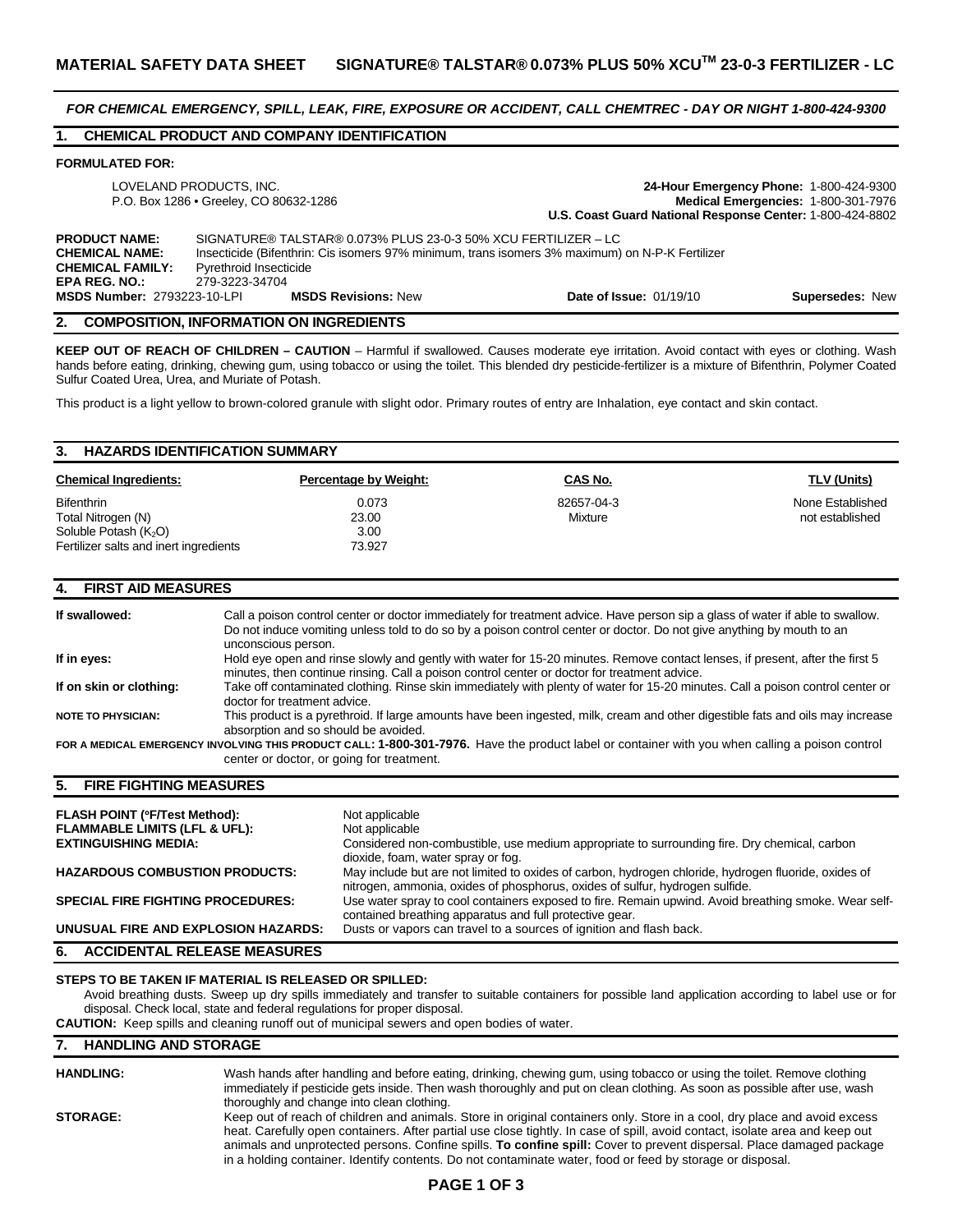## **8. EXPOSURE CONTROLS / PERSONAL PROTECTION**

**ENGINEERING CONTROLS:** Not normally required. **RESPIRATORY PROTECTION:** Not normally required, if vapors or dusts exceed acceptable levels, wear a MSHA/NIOSH approved pesticide respirator. **EYE PROTECTION:** Chemical goggles or shielded safety glasses. **SKIN PROTECTION:** Wear protective clothing: long-sleeved shirts and pants, hat, rubber boots with socks. Wear rubber or chemicalresistant gloves. **OSHA PEL 8 hr TWA ACGIH TLV-TWA** Nuisance particulates  $15 \text{ mg/m}^3$ None established

## **9. PHYSICAL AND CHEMICAL PROPERTIES**

APPEARANCE AND ODOR: Light yellow to brown-colored granules with slight odor **SOLUBILITY: Insoluble** SOLUBILITY: Insoluble **SPECIFIC GRAVITY (Water= 1):** 0.80-0.86 g/ml **BULK DENSITY:** 50-54 lbs/ft<sup>3</sup> **pH:** 6.8 (aqueous solution) **PH:** 6.8 (aqueous solution) **BOILING POINT:** Not applicable **VAPOR PRESSURE:** Not applicable **PERCENT VOLATILE (by volume):** Not applicable **EVAPORATION RATE:** Not applicable Note: These physical data are typical values based on material tested but may vary from sample to sample. Typical values should not be construed as a guaranteed analysis of any specific lot or as specification items.

**10. STABILITY AND REACTIVITY** 

**STABILITY:** Stable **CONDITIONS TO AVOID:** Excessive heat, open flame, other ignition sources. **INCOMPATIBILITY:** Caustics, acids, oxidizers, fluorine, metals.

**HAZARDOUS DECOMPOSITION PRODUCTS:** None known.

**HAZARDOUS POLYMERIZATION:** Will not occur.

### **11. TOXICOLOGICAL INFORMATION**

**Acute Oral LD<sub>50</sub> (rat):** >5000 mg/kg **Acute Dermal LD<sub>50</sub> (rabbit):** >5000 mg/kg **Acute Dermal LD<sub>50</sub> (rabbit):**  $\geq$ 5000 mg/kg **Eye Irritation (rabbit):** Causes moderate irritation **Skin Irritation (rabbit):** May cause irritation **Inhalation LC<sub>50</sub> (rat):** Not established **Skin Sensitization (guinea pig):** Not established **Carcinogenic Potential:** None listed in OSHA, NTP, IARC or ACGIH

## **12. ECOLOGICAL INFORMATION**

This product is extremely toxic to fish and aquatic invertebrates. Do not apply directly to water or to areas where surface water is present or to intertidal areas below the mean high water mark. Do not apply when weather conditions favor drift from treated areas. Drift and runoff from treated areas may be hazardous to aquatic organisms in neighboring areas. Do not contaminate water when disposing of equipment wash waters or rinsate.

### **13. DISPOSAL CONSIDERATIONS**

**PESTICIDE DISPOSAL:** Wastes resulting from the use of this product may be disposed of on site or at an approved waste disposal facility. **CONTAINER DISPOSAL: Paper and plastic bags:** Completely empty bag into application equipment. Then dispose of empty bag in a sanitary landfill or by incineration, or, if allowed by state and local authorities, by burning. If burned, stay out of smoke. Do not contaminate water, food or feed by storage or disposal.

## **14. TRANSPORT INFORMATION**

**DOT Shipping Description:** NOT REGULATED BY USDOT **U.S. Surface Freight Classification:** FERTILIZING COMPOUNDS (MANUFACTURED FERTILIZERS), NOI; DRY (NMFC 68140, SUB 5; CLASS 50)

## **15. REGULATORY INFORMATION**

**NFPA & HMIS Hazard Ratings:** NFPA **HMIS** 

- -
- 
- 0 Flammability 1 Slight 0 Flammability<br>0 Instability 1 2 Moderate 0 Reactivity
- 3 High H PPE
- 4 Severe
	- **PAGE 2 OF 3**
- 
- 1 Health **0** Least 1 Health
	- **Reactivity**
	-
	-